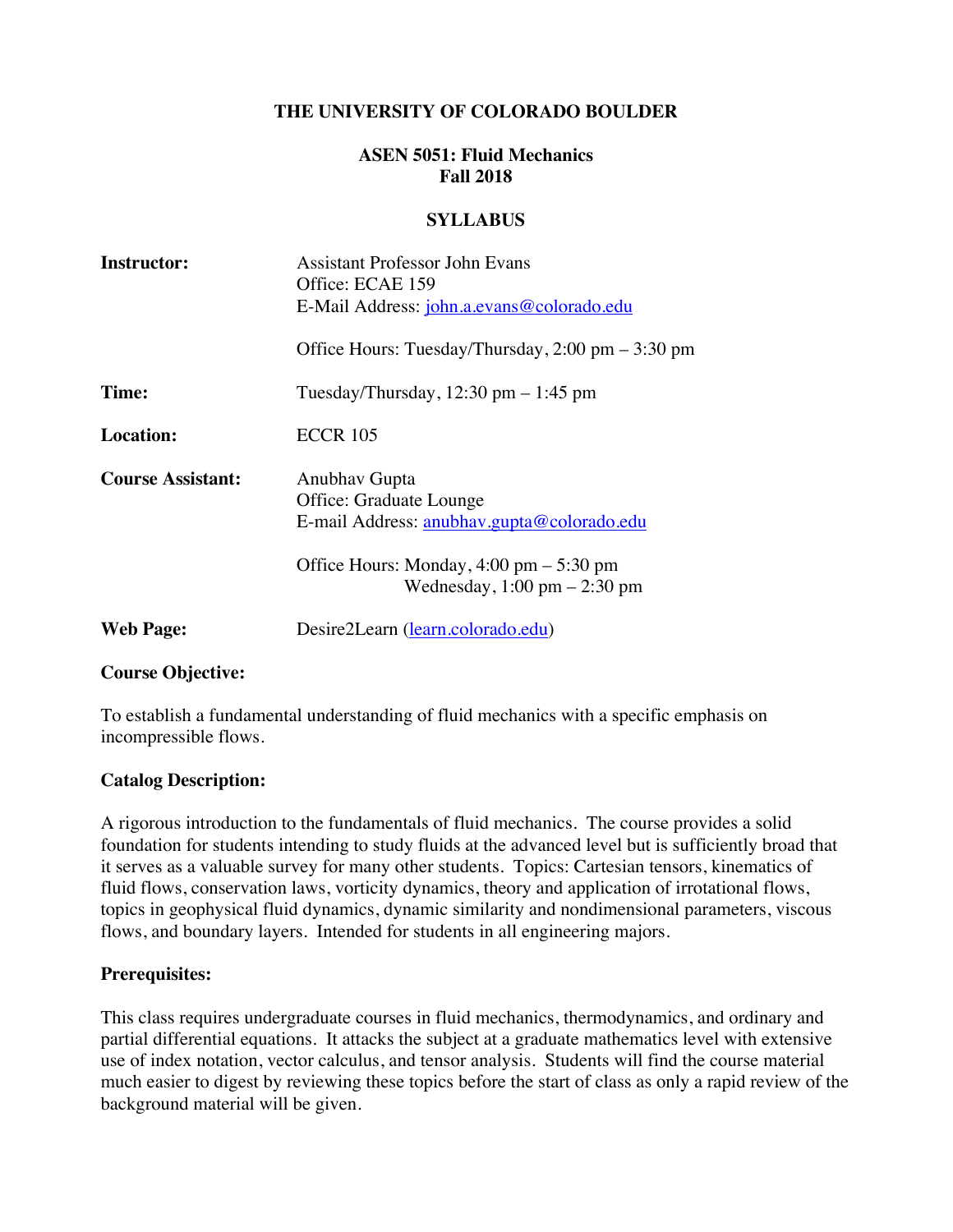## **Required Textbook:**

*Fluid Mechanics*, Kundu, Cohen, and Dowling, Academic Press, Sixth Edition, 2016.

### **Reference and Supplemental Textbooks:**

*A First Course in Continuum Mechanics*, Fung, Prentice Hall, Third Edition, 1993. *Fluid Mechanics*, Granger, Dover, 1995. *Vectors, Tensors and the Basic Equations of Fluid Mechanics*, Aris, Dover, 1989. *Incompressible Flow,* Panton, Wiley, Fourth Edition, 2013.

### **Topics:**

- 1. Basic Fluid Concepts
- 2. Scalars, Vectors, and Tensors
- 3. Basic Kinematic Concepts
- 4. Conservation Laws
- 5. Potential Flows
- 6. Vorticity Dynamics
- 7. Waves in Fluids
- 8. Laminar Flows
- 9. Boundary Layers
- 10. Stability and Transition to Turbulence
- 11. Turbulent Flows

#### **Class Format:**

The class meets twice a week for an hour and fifteen minutes of formal lecture and discussion. Each lecture will be recorded and distributed using Mediasite. To learn more, please visit: https://oit.colorado.edu/services/teaching-learning-spaces/distance-learning-studios/faq

## **Grading:**

20% Weekly Homework Assignments 20% Mini-Projects 25% Midterm Exam 35% Final Exam

Grades will be posted to the class website on Desire2Learn.

#### **Reading Assignments:**

Reading assignments are assigned frequently through the course website and are to be completed before lecture. The lecture should help to clarify and supplement what students have read. The instructor will post his notes to the course website after lecture. If a student has any questions on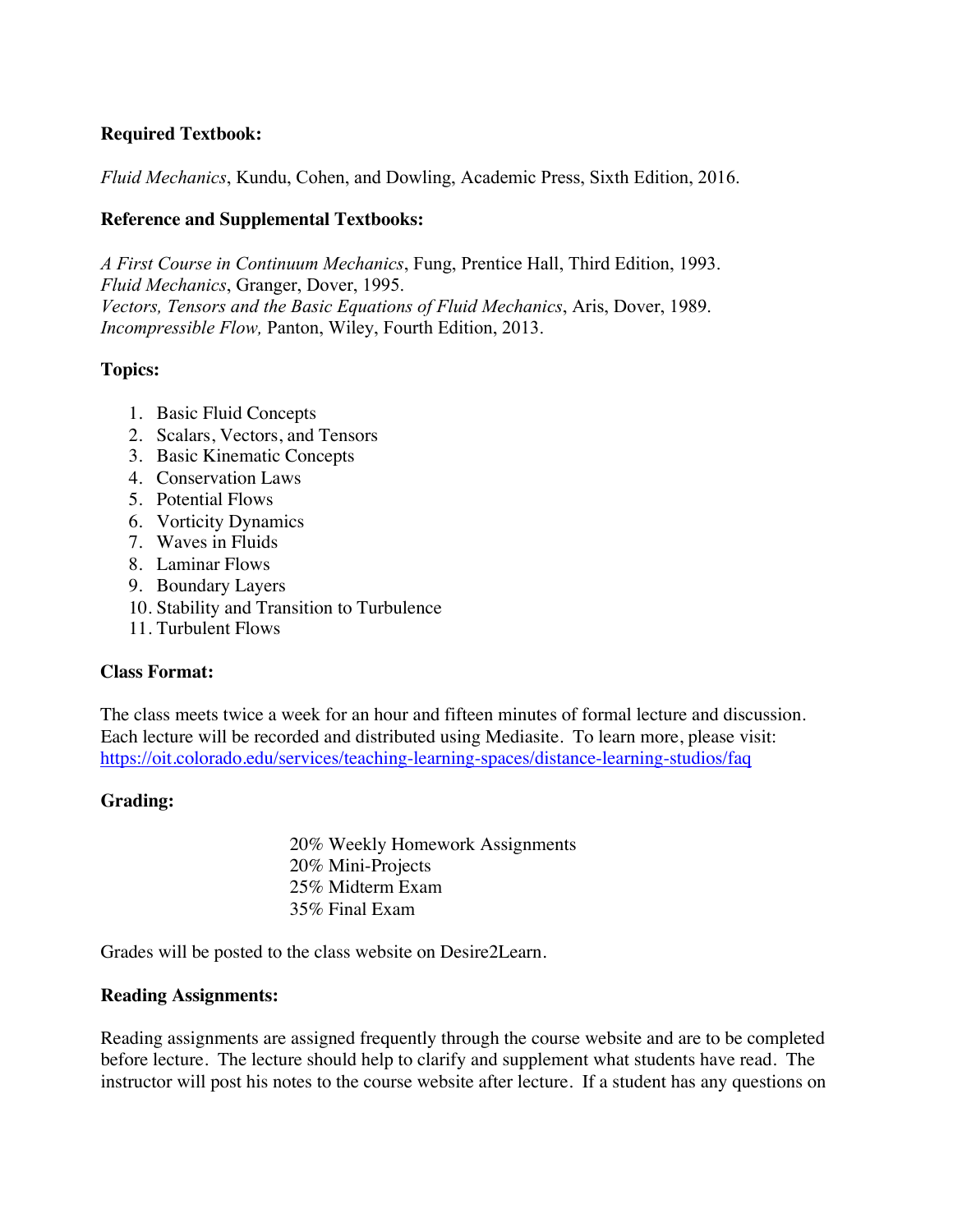the reading material, he or she should contact the instructor by e-mail who will address the question during lecture.

## **Homework Policy:**

There will be weekly homework assignments throughout the semester (except for the weeks of the midterm and final examinations), and students will have one week to complete each assignment. Students should make an effort to turn in assignments that are organized, professional looking, and legible. Students must staple their work (no paperclips or dog-ears). Very messy work will be returned to a student ungraded and a score of zero will be recorded. Final answers should be indicated with an arrow, underline, or box. Multiple answers (when only one is required) will be counted as incorrect.

*Homework is due at the start of class on the due date***.** Late assignments will not be accepted, though there will be a five-minute grace period. If an on-campus student will be unable to attend class, he or she may submit his or her homework early by slipping it under the instructor's door. *Distance students should submit their assignment directly to the course assistant by e-mail.*

Collaboration is permitted on homework. This means students may discuss the means and methods for solving problems and even compare answers, but students are not free to copy someone's assignment. The work that a student turns in must be his or her own – copying is not allowed for any assignment and will not be tolerated. Students who are caught copying (or providing his or her assignment to another) will receive an "F" for the course and reported to the Dean's office for further punitive action.

Each homework assignment will be given equal weighting in a student's final grade. Only one to two problems will be graded for each assignment. Students will not be informed which problems will be graded before the assignment is due.

## **Mini-Projects:**

Two mini-projects will be assigned during the semester. The first mini-project will involve the modeling of flow over a class of airfoils using conformal mapping and potential flow theory, and the second mini-project will involve the simulation of interacting vortex rings. Students may pair up in teams for both mini-projects, and they will need to employ the numerical computing environment MATLAB. Each mini-project is worth 10% of a student's total grade. It is anticipated that the first mini-project will be assigned in early October and the second mini-project will be assigned in early November. Students will have approximately one month to complete each miniproject, and they will be required to upload both their code and a write-up to a Dropbox located on the course website.

# **Examination Policy:**

The midterm and final examinations will cover all material in the course including lecture, discussions, and homework. The midterm examination will be held in October. The final examination will be held on December 19 at 4:30 pm and will be cumulative.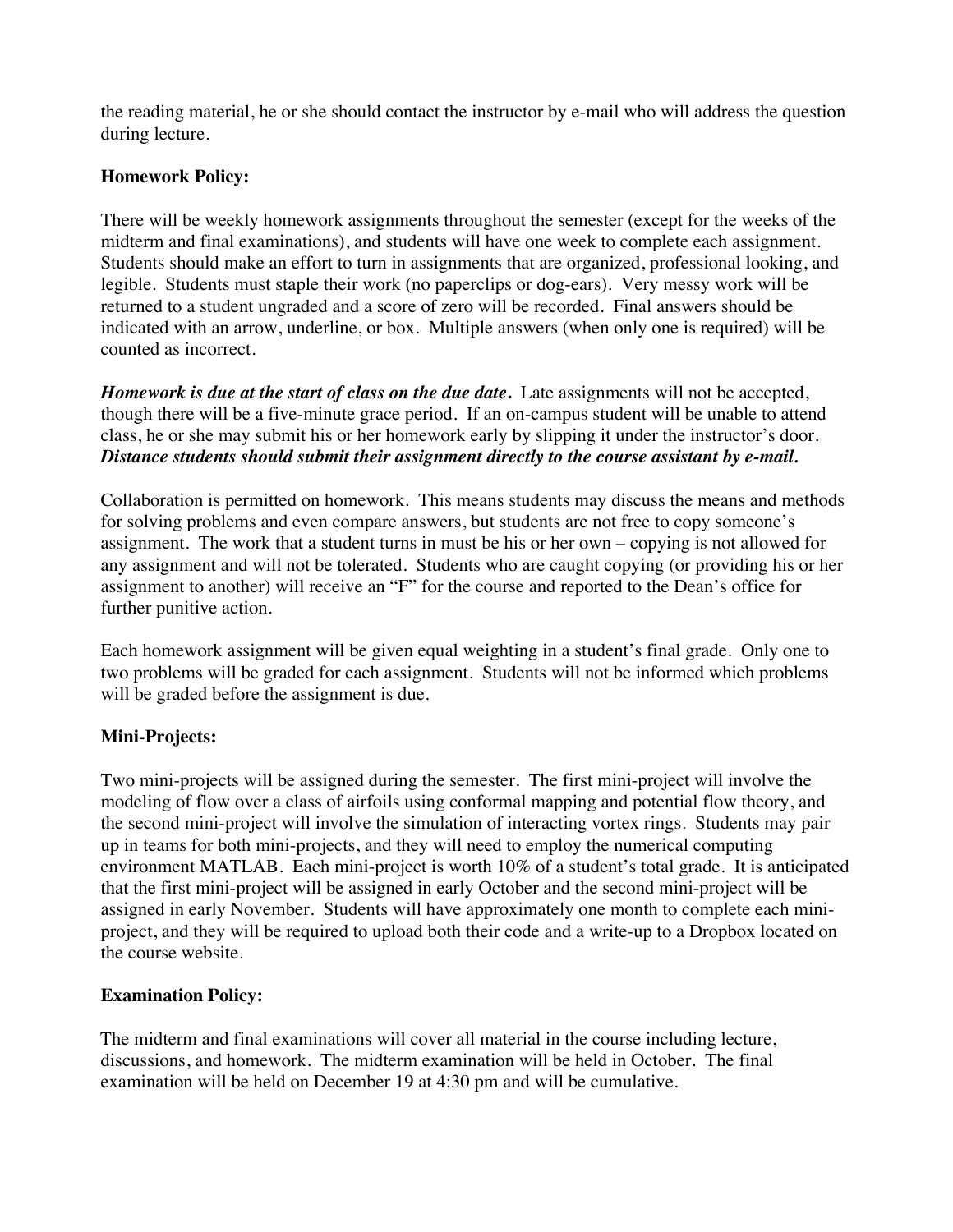Collaboration on the midterm examination will not be tolerated. Students who are caught in these activities will receive an "F" for the course and reported to the Dean's office for further punitive action. Students are free to ask the instructor any clarification questions.

## **Additional Information for Distance Students:**

Distance students will be able to attend each lecture synchronously using the Zoom conferencing tool. The Zoom conference tool is currently not accessible to users using assistive technology, so if you use assistive technology to access the course material, please contact the instructor immediately to discuss.

To join each lecture synchronously, please refer to the following instructions:

## **- Meeting ID: 347-488-618**

- Connection options:
- Join via web browser: https://cuboulder.zoom.us/j/347488618
- Join via Zoom app (using meeting ID)
- Join via iPhone one-tap: US: +16699006833,,347488618# or +16465588656,,347488618#
- Join via telephone: US: +1-669-900-6833 or +1-646-558-8656

(Note: for higher quality, dial a number based on your current location)

If you need help with getting Zoom up and running, please visit the following link: http://www.colorado.edu/oit/services/conferencing-services/web-conferencing-zoom

## **Accommodation for Disabilities:**

If you qualify for accommodations because of a disability, please submit your accommodation letter from Disability Services to your instructor in a timely manner so that your needs can be addressed. Disability Services determines accommodations based on documented disabilities in the academic environment. Information on requesting accommodations is located on the Disability Services website. Contact Disability Services at 303-492-8671 or dsinfo@colorado.edu for further assistance. If you have a temporary medical condition or injury, see Temporary Medical Conditions under the Students tab on the Disability Services website.

# **Religious Holidays:**

Campus policy regarding religious observances requires that faculty make every effort to deal reasonably and fairly with all students who, because of religious obligations, have conflicts with scheduled exams, assignments or required attendance. In this class, you must let the instructor know of any such conflicts within the first two weeks of the semester so that he can work with you to make arrangements. See campus policy regarding religious observances for full details.

# **Classroom and On-Campus Behavior:**

Students and faculty each have responsibility for maintaining an appropriate learning environment. Those who fail to adhere to such behavioral standards may be subject to discipline. Professional courtesy and sensitivity are especially important with respect to individuals and topics dealing with